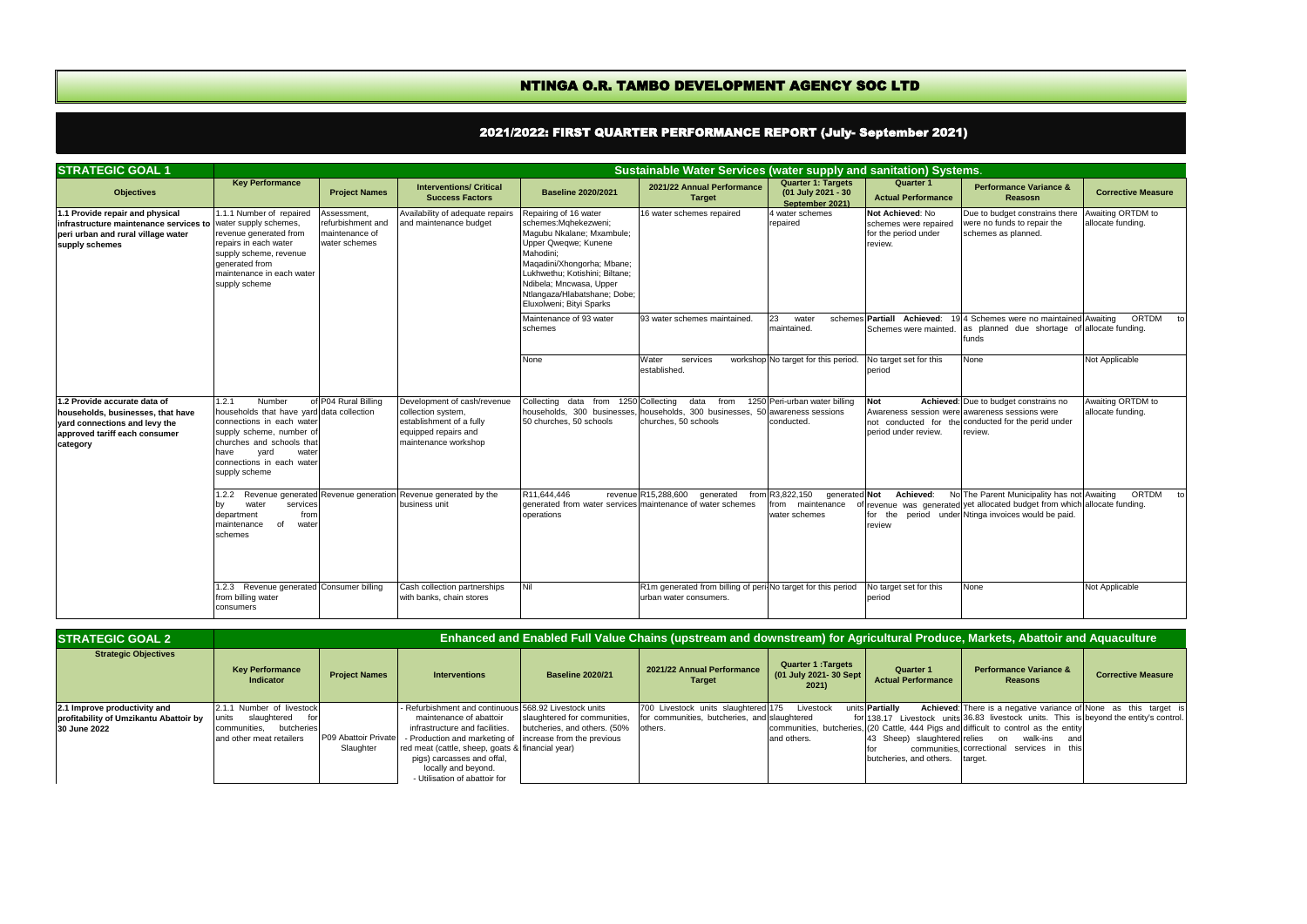|                                                                                                                                                                                                                      | 2.1.2 Number of livestock<br>units slaughtered for sale,<br>towards<br>abattoir<br>full<br>capacity | P10 Abattoir Own<br>Livestock Slaughter          | slaughtering incrementally<br>towards full capacity.                                                                                                                                                                                                                  | 887.50Livestock units<br>slaughtered for sale, towards<br>abattoir full capacity. (2.37%<br>Decline from the previous<br>financial year) | 1255 Livestock units slaughtered 325 Livestock units<br>towards abattoir full slaughtered for sale,<br>for sale,<br>capacity.                                                                                                                                               | towards abattoir full<br>capacity.                                                   | <b>Partially</b><br>and<br>143<br>slaughtered for<br>abattoir<br>towards<br>capacity.                                                   | Achieved: There is a negative variance of The Entity will ensure that<br>266.33 Livestock units 58.67 units slaughtered in correct information is used<br>(195 Cattle, 190 Pigs quarter 1. This was due to the during plsnning stage.<br>Sheep) demand and when this target<br>sale, was set it was set with Meat<br>full Market set to start during this<br>quarter. |                                                                                                                                                                                                                  |
|----------------------------------------------------------------------------------------------------------------------------------------------------------------------------------------------------------------------|-----------------------------------------------------------------------------------------------------|--------------------------------------------------|-----------------------------------------------------------------------------------------------------------------------------------------------------------------------------------------------------------------------------------------------------------------------|------------------------------------------------------------------------------------------------------------------------------------------|-----------------------------------------------------------------------------------------------------------------------------------------------------------------------------------------------------------------------------------------------------------------------------|--------------------------------------------------------------------------------------|-----------------------------------------------------------------------------------------------------------------------------------------|-----------------------------------------------------------------------------------------------------------------------------------------------------------------------------------------------------------------------------------------------------------------------------------------------------------------------------------------------------------------------|------------------------------------------------------------------------------------------------------------------------------------------------------------------------------------------------------------------|
|                                                                                                                                                                                                                      |                                                                                                     |                                                  |                                                                                                                                                                                                                                                                       |                                                                                                                                          | 059<br>151.00<br>R8<br>generated from Abattoir meat generated from Abattoi<br>sales.                                                                                                                                                                                        | meat sales.                                                                          | <b>Abattoir Meat Sales</b>                                                                                                              | Revenue R1 891 927 Revenue Over Achieved: R3 104 There is a Positive Variance of<br>278.33 Generated from R1 212 351,33. This happened improve its way of doing<br>because of the easing of Covid projections in future<br>regulation as we noticed more<br>feet to the abattoir after the<br>country moved to Covid Alert<br>Level <sub>2</sub>                      | The entity will try and                                                                                                                                                                                          |
|                                                                                                                                                                                                                      | 2.1.3 Revenue generated<br>from meat sales and<br>slaughter fees                                    | P11 Abattoir Meat<br>Sales                       |                                                                                                                                                                                                                                                                       | R10 775 676.38 Revenue<br>generated from meat sales<br>and slaughter fees. (26.77%<br>increase from the previous<br>financial year)      | 073 723.00<br>R12<br>generated from meat Market.                                                                                                                                                                                                                            | Revenue No target set                                                                | No target set for this Not Applicable<br>period                                                                                         |                                                                                                                                                                                                                                                                                                                                                                       | Not Applicable                                                                                                                                                                                                   |
|                                                                                                                                                                                                                      |                                                                                                     |                                                  |                                                                                                                                                                                                                                                                       |                                                                                                                                          | R435 161.00 Revenue generated R65 610.00 Revenue Over Achieved: R113 There is a Positive Variance of This is difficult to control<br>from Slaughter Fees.                                                                                                                   | Fees.                                                                                | <b>Slaughter Fees</b>                                                                                                                   | generated from Slaughter 869.67 Generated from R48 259.67. This is due to the as the entity relies on<br>fact that the country moved to whoever<br>Covid Alert Level 2.                                                                                                                                                                                               | comes<br>to<br>slaughter in other words<br>the entity slaughters as<br>the need of the<br>per<br>communities                                                                                                     |
| 2.2 Improve functionality and viability $2.2.1$<br>of Kei Fresh Produce Market (KFPM)<br>by initially focusing and targeting<br>linkages of fruits, vegetables and meat<br>industry supply chains by 30 June<br>2022 | Tonnage<br>0f<br>agricultural fresh produce<br>sold by Market Agents                                | P14 Fresh Produce<br>Market tonnage              | Refurbishment and continuous 2129 Tons of agricultural fresh<br>maintenance of Market<br>infrastructure and facilities.<br>- Recruitment of competent<br>Market Agents towards full<br>capacity of the Market.<br>Encourage aggressive<br>marketing and sale of fresh | produce sold by Market<br>Agents.                                                                                                        | 4050 Tons of agricultural fresh 607.50 Tons of<br>produce sold by Market Agents.                                                                                                                                                                                            | agricultural fresh produce<br>sold by Market Agents                                  | <b>Partially Achieved.</b><br>273.28 Tons of<br>agricultural fresh<br>produce sold by Market<br>Agents.                                 | The new challenge now as a<br>result of Covid 19 pandemic is<br>the fact that Market Agents are<br>reluctant to expand their<br>business to other markets due<br>to vulnerability of businesses<br>that resulted to loss of profits.<br>Most of the Owners of<br>Agencies have now put all their                                                                      | As part of remedial action,<br>Market Management with<br>the support from O.R.<br>Tambo Industry<br>Stakeholders are trying to<br>lobby external funders to<br>support the establishment<br>of BEE Market Agent. |
|                                                                                                                                                                                                                      | 2.2.2 Revenue generated<br>from 5% commission<br>agricultural produce sold                          | P16 Fresh Produce<br><b>Market Commission</b>    | produce (fruit and vegetables)<br>locally and beyond by Market<br>Agents.                                                                                                                                                                                             | R413,102.76 Revenue<br>generated from 5%<br>commission of agricultural<br>produce sold.                                                  | R1,489,915.00<br>generated from 5% commission generated from 5%<br>of agricultural produce sold.                                                                                                                                                                            | Revenue R223, 487.25 Revenue<br>commission of<br>agricultural fresh produce<br>sold. | <b>Partially Achieved.</b><br>R45 898.75 revenue<br>generated from 5%<br>commission of                                                  | In addition to the above, the<br>fact that KFPM has no<br>electricity makes it very difficult<br>to attract investors as<br>agricultural produce sold. businesses require electricity to buyers (Senior Manager &                                                                                                                                                     | Attempts are being made<br>to support the current<br>market agent with new<br>farmers and new potential                                                                                                          |
|                                                                                                                                                                                                                      | 2.2.3 Full utilisation<br>n<br>KFPM floor space<br>for<br>revenue generation                        | P17 Fresh Produce<br><b>Market Profitability</b> |                                                                                                                                                                                                                                                                       | <b>Additional competitive</b><br>Market Agent secured who<br>can feel floor space                                                        | Additional competitive Market No target set<br>Agent secured who can feel floor<br>space.                                                                                                                                                                                   |                                                                                      | No target set for this not applicable<br>period                                                                                         |                                                                                                                                                                                                                                                                                                                                                                       | not applicable                                                                                                                                                                                                   |
| 2.3 Utilise Adam Kok Farms as a<br>primary production hub for<br>agricultural produce by 30 June 2022                                                                                                                | 2.3.1 Number of cattle<br>produced, sourced and<br>supplied to Umzikantu<br>Abattoir.               | Cattle production                                | - Purchase, condition (for a<br>maximum of 100 days) and<br>distribute cattle for Umzikantu Abattoir<br><b>Breeding</b><br>Abattoir                                                                                                                                   |                                                                                                                                          | 684 Cattle produced, sourced 1023 Cattle produced, sourced 259 Cattle produced, <b>Partially achieved</b> - 200 59 cattle less supplied. This is Improve in our planning<br>and supplied to Umzikantu and supplied to Umzikantu sourced and supplied to cattle<br>Abattoir. | Umzikantu Abattoir.                                                                  | produced<br>182 sourced and                                                                                                             | and because the targets were set and forecasting.<br>sourced to Umzikantu: with the hope the hope that the<br>18 Meat Market in KFPM would                                                                                                                                                                                                                            |                                                                                                                                                                                                                  |
|                                                                                                                                                                                                                      | 2.3.2 Revenue generated<br>from cattle produced and<br>sold to other markets                        | P20 Adam Kok<br><b>Livestock Sales</b>           | Heifer Exchange Programme<br>-Livestock Trade Fair<br>- Cattle Branding                                                                                                                                                                                               | other markets.                                                                                                                           | R3 126 064.91 generated from R2 838 440.00 generated from R350 000.00 generated<br>cattle produced and sold to cattle produced and sold to other form cattle produced and 750.00 generated<br>markets.                                                                      | sold to other markets                                                                | Over achieved - R812                                                                                                                    | Sold more than anticipated<br>because prices were favourable                                                                                                                                                                                                                                                                                                          | Not applicable                                                                                                                                                                                                   |
|                                                                                                                                                                                                                      | 2.3.3. Number of hectares<br>utilised for animal feed                                               | Animal feed<br>production                        | cattle feed production and<br>supply of cash crops to Kei<br>Fresh Produce Market and<br>other markets.                                                                                                                                                               | animal feed                                                                                                                              | Utilise available arable land for 60 ha produced and utilised for 50 ha utilised for animal feed $(30)$ Procurement of inputs<br>ha maize grain and 20 Ha winter<br>pastures).                                                                                              |                                                                                      | Partially achieved -<br>requisition were were<br>submitted to SCM office<br>but no orders were<br>issued due to cashflow<br>contraints. | Not applicable                                                                                                                                                                                                                                                                                                                                                        | Not applicable                                                                                                                                                                                                   |
|                                                                                                                                                                                                                      | 2.3.4 Number of hectares<br>utilised for crop production                                            | Crop production                                  |                                                                                                                                                                                                                                                                       | 7.5 hectares utilised for crop<br>production                                                                                             | 12 hectares utilised for crop<br>production (8Ha cabbage and<br>4Ha butternut).                                                                                                                                                                                             | Procurement of inputs<br>Harvesting of crops                                         | Achieved - requisition<br>was submitted to SCM<br>office.<br>Crops were harvested                                                       | Not applicable                                                                                                                                                                                                                                                                                                                                                        | Not applicable                                                                                                                                                                                                   |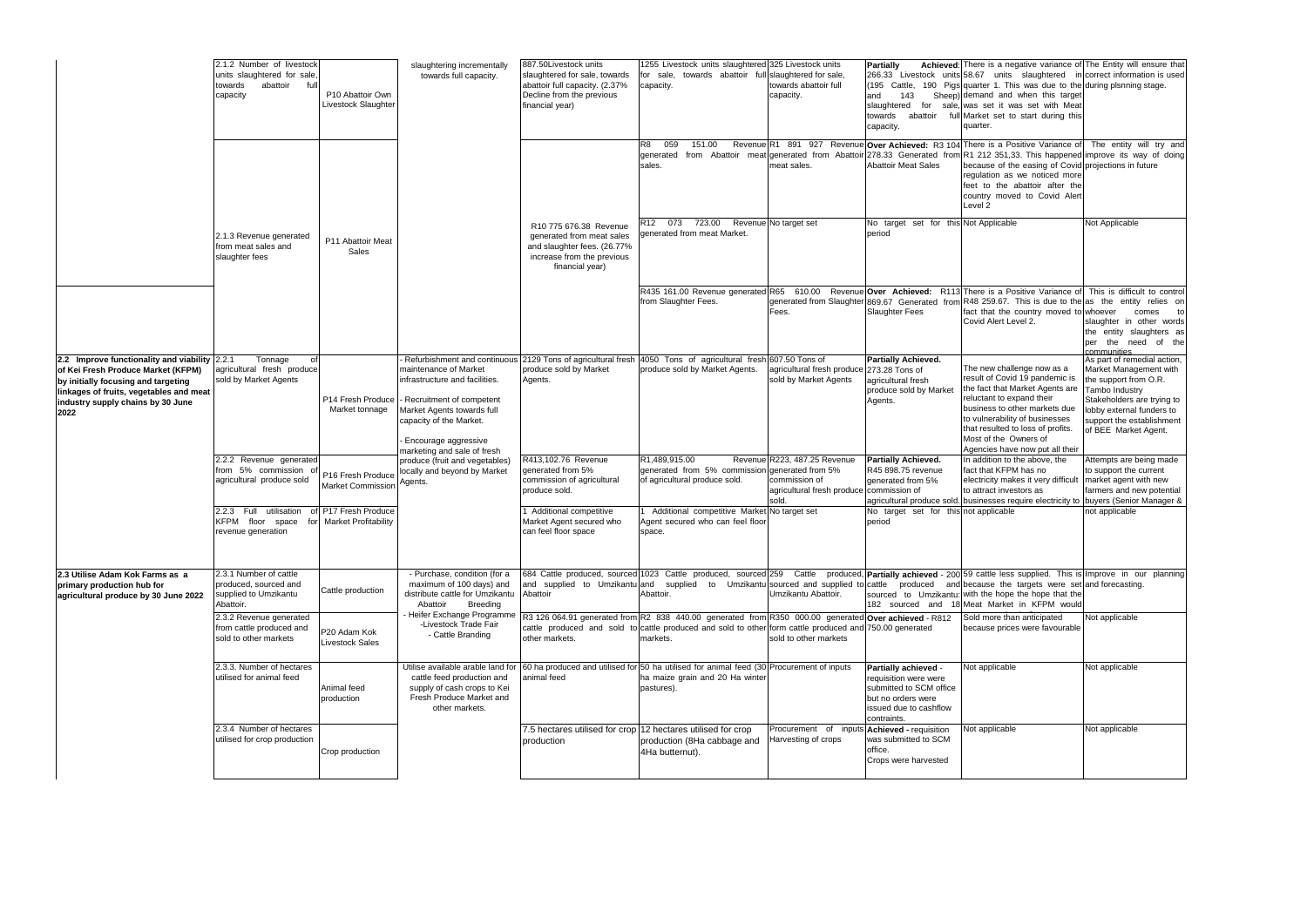| 2.3.4.1 Revenue generated |               |                | R476 913.76 generated from R 1 510 284.00 generated from R280 000.00 generated Partially achieved - R46 This target relates to crops |                     |                  |                                                          | We have learnt that in the |
|---------------------------|---------------|----------------|--------------------------------------------------------------------------------------------------------------------------------------|---------------------|------------------|----------------------------------------------------------|----------------------------|
| from sale of crops        |               | sales of crops | sales of crops                                                                                                                       | from sale of crops. | 002.87 generated | which could not be harvested in area all year round      |                            |
|                           |               |                |                                                                                                                                      |                     |                  | last financial year because                              | production is possible. No |
|                           |               |                |                                                                                                                                      |                     |                  | growth was stunted. The                                  | crop should be put in the  |
|                           | Adam Kok Crop |                |                                                                                                                                      |                     |                  | stunted growth was as a result soil beyond mid February. |                            |
|                           | Sales         |                |                                                                                                                                      |                     |                  | of very cold weather conditions                          |                            |
|                           |               |                |                                                                                                                                      |                     |                  | that started as early as March.                          |                            |
|                           |               |                |                                                                                                                                      |                     |                  | This affected the quality of                             |                            |
|                           |               |                |                                                                                                                                      |                     |                  | produce                                                  |                            |

**STRATEGIC GOAL 3**

**Diversified Partnerships that Promote Inclusive Socio-economic Development and Growth.**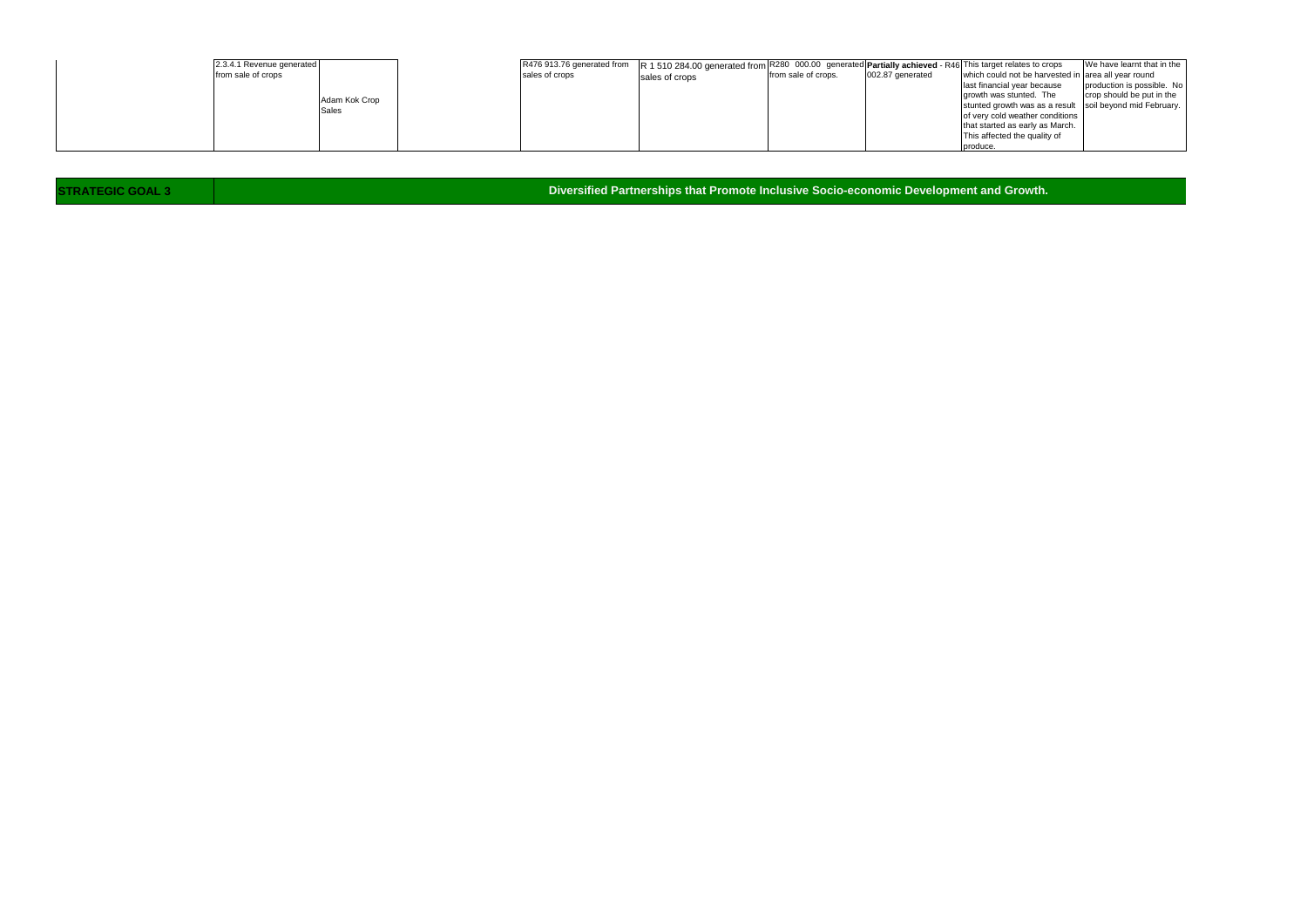| <b>Strategic Objectives</b>                                                | <b>Key Performance</b><br><b>Indicator</b> | <b>Project Names</b>    | <b>Interventions</b>                                                                          | <b>Baseline 2020/21</b> | 2021/2022 Annual Performance<br><b>Target</b>                                               | <b>Quarter 1: Targets</b><br>(01 July 2021 - 30<br>September 2021) | <b>Quarter 1</b><br><b>Actual Performance</b> | <b>Performance Variance &amp;</b><br>Reasons                | <b>Corrective Measure</b> |
|----------------------------------------------------------------------------|--------------------------------------------|-------------------------|-----------------------------------------------------------------------------------------------|-------------------------|---------------------------------------------------------------------------------------------|--------------------------------------------------------------------|-----------------------------------------------|-------------------------------------------------------------|---------------------------|
| 3.1 Optimize linkages of meat industry 3.1.1 Number of signed P25 Abattoir |                                            |                         | - Establish and maintain                                                                      |                         | 1 Partnership agreement that 1 Partnership agreement that 2 meetings set in                 |                                                                    | Achieved:                                     | Three One more meeting held                                 | Not applicable            |
| value chain that enhance functionality and                                 | implemented Strategic                      |                         | partnerships with livestock                                                                   |                         | enhance the functionality of enhance the functionality of preparation for the               |                                                                    | held<br>Meetings<br>with                      |                                                             |                           |
| of Umzikantu Abattoir by 30 June 2022 partnership                          |                                            | agreements Partnerships | (cattle, sheep and pigs)                                                                      |                         | Umzikantu Abattoir signed and Umzikantu Abattoir signed and partnership agreement           |                                                                    | potential partners.                           |                                                             |                           |
|                                                                            | that enhance functionality                 |                         | producers, marketers and/or                                                                   | implemented.            | implemented.                                                                                |                                                                    |                                               |                                                             |                           |
|                                                                            | of Umzikantu Abattoir                      |                         | speculators.                                                                                  |                         |                                                                                             |                                                                    |                                               |                                                             |                           |
|                                                                            |                                            |                         | - Facilitate off-take agreements<br>with wholesalers and public<br>entities like Correctional |                         |                                                                                             |                                                                    |                                               |                                                             |                           |
|                                                                            | 3.1.2 Number of signed Abattoir off-take   |                         | Services, Hospitals, etc.                                                                     |                         | 3 Off-take agreement for sale 3 Off-take agreement for sale of 3 Off-take agreement for Not |                                                                    | Achieved:                                     | No There is a negative variance of This will be done during |                           |
|                                                                            | and implemented off-take agreements        |                         |                                                                                               | from<br>meat            | Umzikantulmeat from Umzikantu Abattoirlsale of                                              | meat                                                               | from Sianed                                   | Offtake 3 offtake agreements which are the second quarter   |                           |
|                                                                            | agreements for sale of                     |                         | - Facilitate off-take agreements Abattoir                                                     | signed                  | and signed and implemented.                                                                 | Umzikantu                                                          | Abattoir agreement this quarter               | not signed.                                                 |                           |
|                                                                            | Umzikantu<br>from<br>meat                  |                         | for hides and skins.                                                                          | implemented.            |                                                                                             | signed and implemented.                                            |                                               |                                                             |                           |
|                                                                            | Abattoir.                                  |                         |                                                                                               |                         |                                                                                             |                                                                    |                                               |                                                             |                           |
|                                                                            |                                            |                         | - Establish partnerships with                                                                 |                         |                                                                                             |                                                                    |                                               |                                                             |                           |
|                                                                            |                                            |                         | meat hawkers for sale of offal,                                                               |                         |                                                                                             |                                                                    |                                               |                                                             |                           |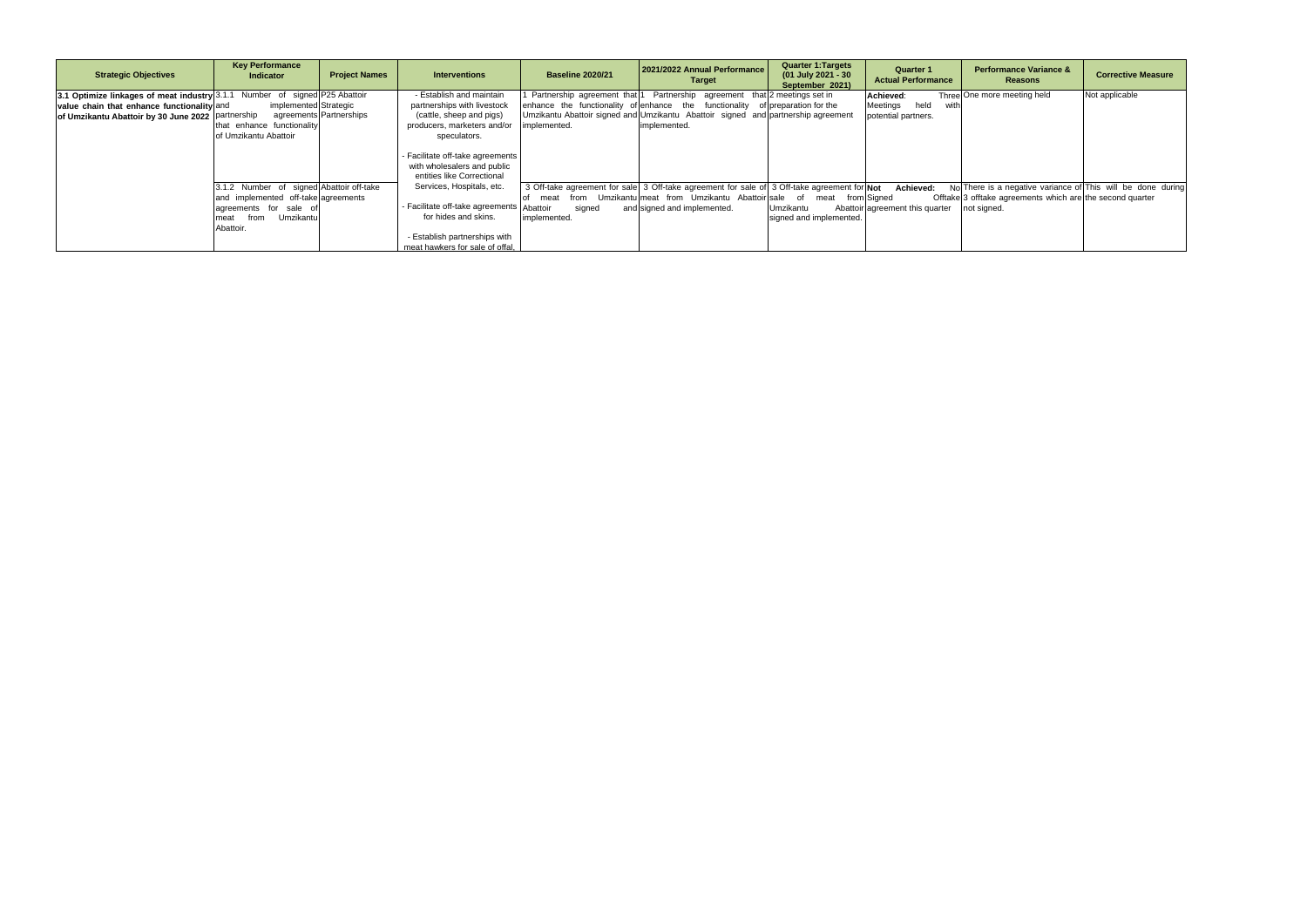| <b>Means of Verification</b>                       | <b>Custodian</b>               |
|----------------------------------------------------|--------------------------------|
| Job Cards for repaired Water<br>Schemes (Q1-Q4)    | Head: Water<br>Services        |
| Job Cards for Maintained<br>Water Schemes (Q1- Q4) | Head: Water<br>Services        |
| Completion certificate                             | Head: Water<br><b>Services</b> |
| Consumer Data collected (Q1<br>Q <sub>4</sub>      | Head: Water<br>Services        |
| * Invoices<br>* Proof of payment                   | Head: Water<br><b>Services</b> |
| * Invoices<br>* Proof of payment                   | CFO                            |

| <b>Means of Verification</b> | Custodian                    |
|------------------------------|------------------------------|
| Batch control documents.     | Head: Trading<br>Enterprises |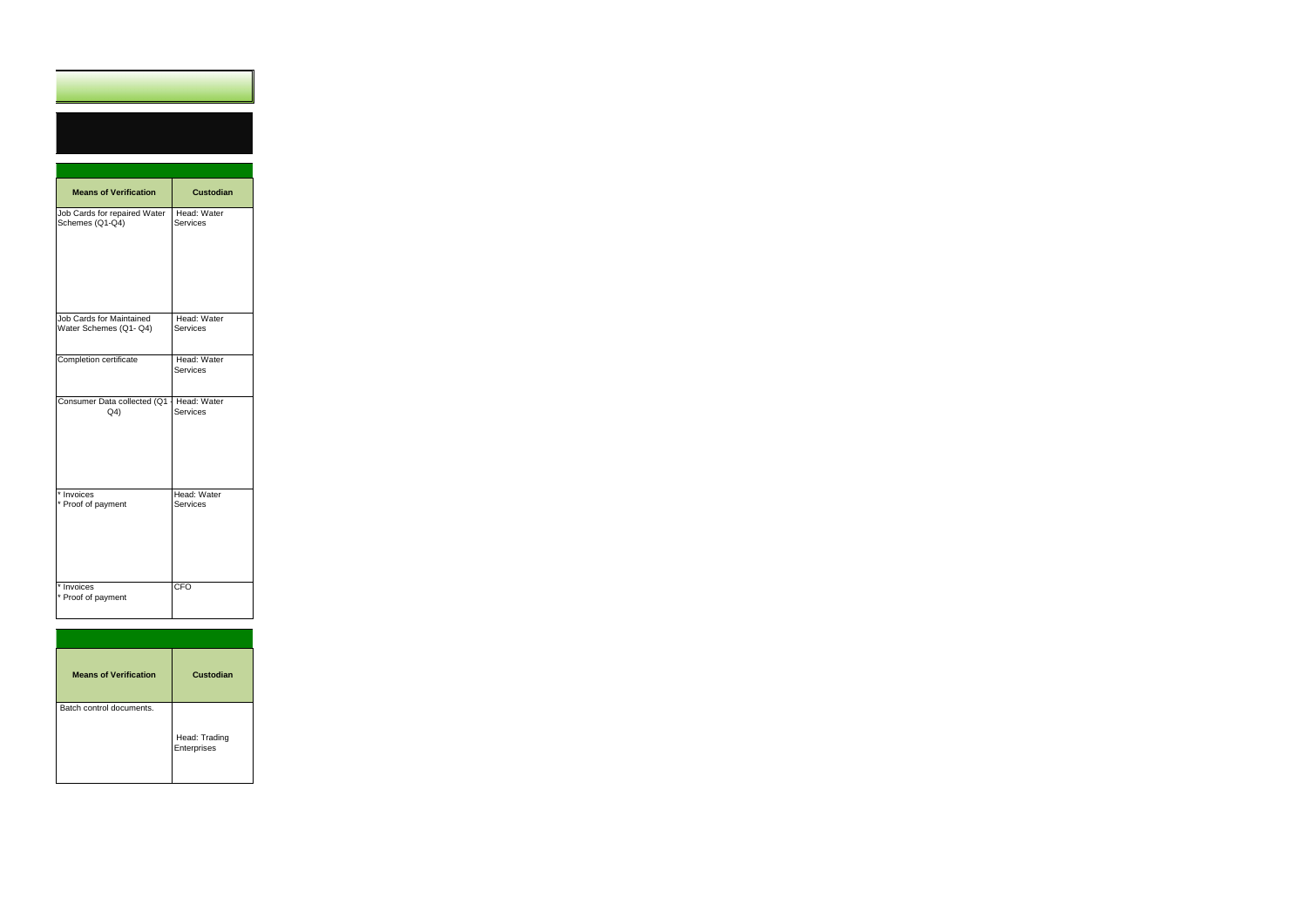| Batch control documents.                                                                                       |                              |
|----------------------------------------------------------------------------------------------------------------|------------------------------|
|                                                                                                                | Head: Trading<br>Enterprises |
| <b>Financial Reports</b>                                                                                       |                              |
|                                                                                                                | Head: Trading<br>Enterprises |
| <b>Financial Reports</b>                                                                                       | Head: Trading<br>Enterprises |
| <b>Financial Reports</b>                                                                                       | Head: Trading<br>Enterprises |
| Freshmark System monthly<br>reports.                                                                           | Head: Trading<br>Enterprises |
| Freshmark System monthly<br>reports.                                                                           | Head: Trading<br>Enterprises |
| Freshmark System monthly<br>reports.                                                                           | Head: Trading<br>Enterprises |
| Cattle transfer reports and<br>Invoices.                                                                       |                              |
| Cattle sales invoices/receipts                                                                                 |                              |
| . Requisition Vouchers<br>(procurement of inputs)<br>. Tractor log books<br>. GPS<br>coordinates<br>. Pictures | Head: Trading<br>Enterprises |
| . Requisition Vouchers<br>(procurement of inputs)<br>. Tractor log books<br>. GPS<br>coordinates<br>. Pictures |                              |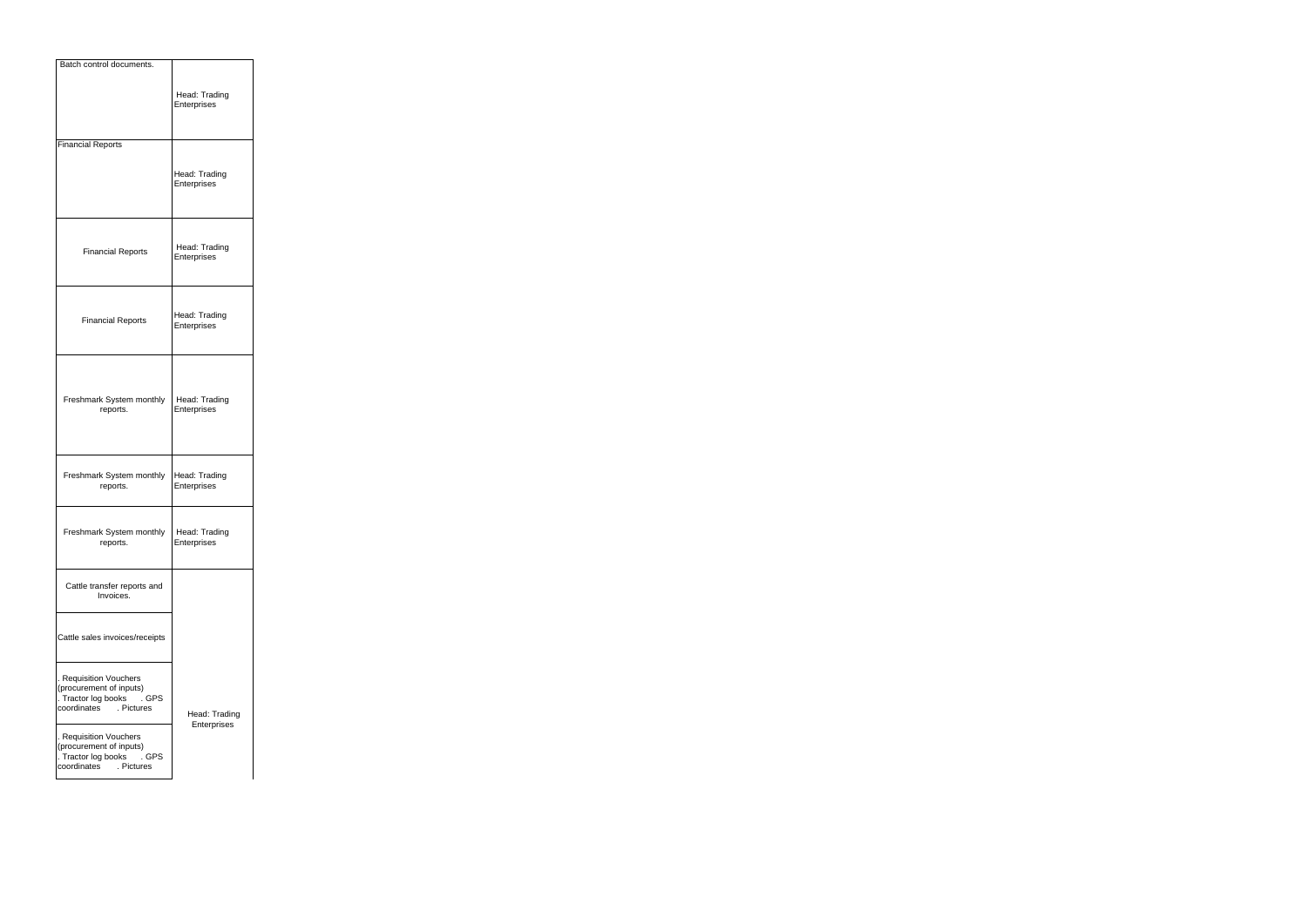|  | Sales invoices/ receipts |  |  |  |  |
|--|--------------------------|--|--|--|--|
|--|--------------------------|--|--|--|--|